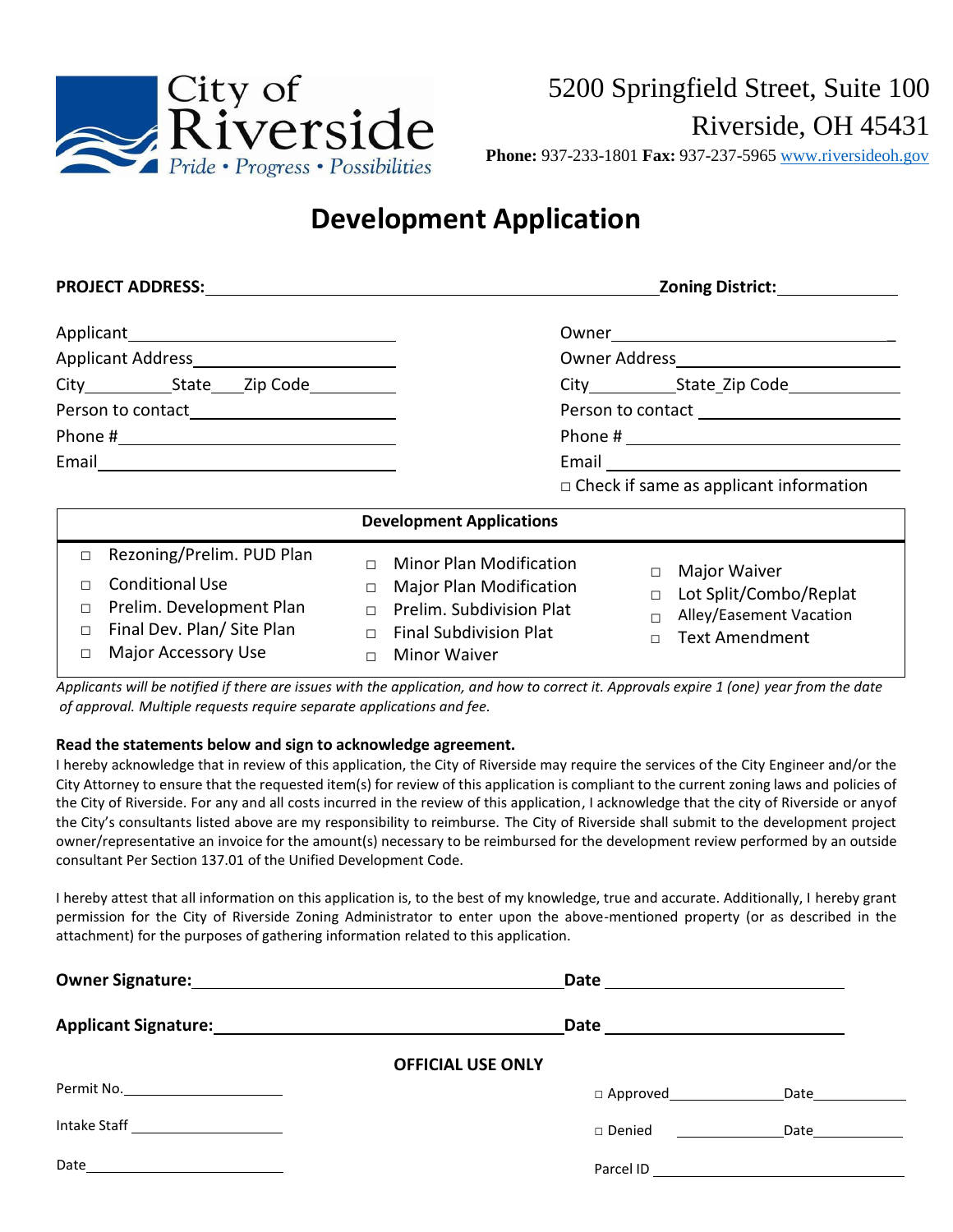### **Please submit the completed application along with the following items:**

#### **Project application and description**

- $\Box$  A copy of the current recorded deed
- $\Box$  Project Description (Overview of the proposed development including key elements)

 $\Box$  A Metes and Bounds Boundary plan on a separate 8.5 x 11" sheet of paper that illustrates the boundary of the legal description, with bearings and distances. Use as many sheets as necessary for legibility. Forzoning changes with multiple zoning classifications, label each change as "From" --- "To." (Rezoning & PUD ONLY)

- ☐ Waiver Justification Page (Waiver ONLY)
- $\Box$  Development Text (PUD ONLY)
- ☐ Copies of Proposed Text Amendment and Zoning Code Research (Text Amendment ONLY)

### **Development plan** (please refer to the site plan requirements in Chapter 1105)

- $\Box$  Two copies of the site plan on appropriate size to legibly convey the site plan requirements
- $\Box$  Vicinity map that shows the distance from the property to the nearest intersecting street
- $\Box$  One elevation drawing for new construction.

 $\Box$  An existing condition plan at a scale indicating existing topography, property boundaries, trees, structures, pavements, utilities, and the location of existing directly adjacent properties and their structures

- $\Box$  Lighting Plan (if applicable)
- $\Box$  Landscape Plan (if applicable)
- $\Box$  Grading Plan & Utility Plans (if applicable)
- $\Box$  Sign Plan (if applicable)
- $\Box$  Traffic Analysis (if applicable)
- $\Box$  Digital Copy of all plan documents using SharePoint or other web-based collaborative sharing platform

#### **Minor Subdivisions**

 $\Box$  One copy of the Minor Subdivision Plat (Standard Format) or two copies (Large Format). Plat must be created by a Professional Land Surveyor registered in Ohio.

**Fee** (Cash or check made payable to City of Riverside)

- $\Box$  Application fee according to the fee schedule below
	- 1. Rezoning/Text Amendment Applications **600.00**
	- 2. Subdivision Applications
		- a. Preliminary plat **300.00**
		- b. Final plat **500.00**
		- c. Replat/Lot Combo/Lot Split **150.00**
		- d. Street/Easement Vacation **125.00**
	- 3. Conditional Use
		- a. Residential **250.00**
		- b. Non-Residential **400.00**
	- 4. Waivers
		- a. Residential **250.00**
		- b. Non-Residential **400.000**
- 5. Plan Review
	- a. Site Plan **600.00**
	- b. Preliminary Development Plan **300.00**
	- c. Final Development Plan **600.00**
	- d. Major Accessory Use **125.00**
	- e. Modification to final plan
		- i. Major **150.00**
		- ii. Minor **75.00**
	- f. Development Review Deposit **2,500.00\***

\***137.01 Development Review Deposit** (b) *Extraordinary deposits. The City Manager may require a development review deposit to be collected or increased when in the sole discretion of the City Manager that the standard development review deposit would be inadequate to preserve the cash flow of the City. An extraordinary development review deposit shall be in multiples of the standard development review deposit not to exceed any initial deposit of two thousand five hundred dollars (\$2,500.00).*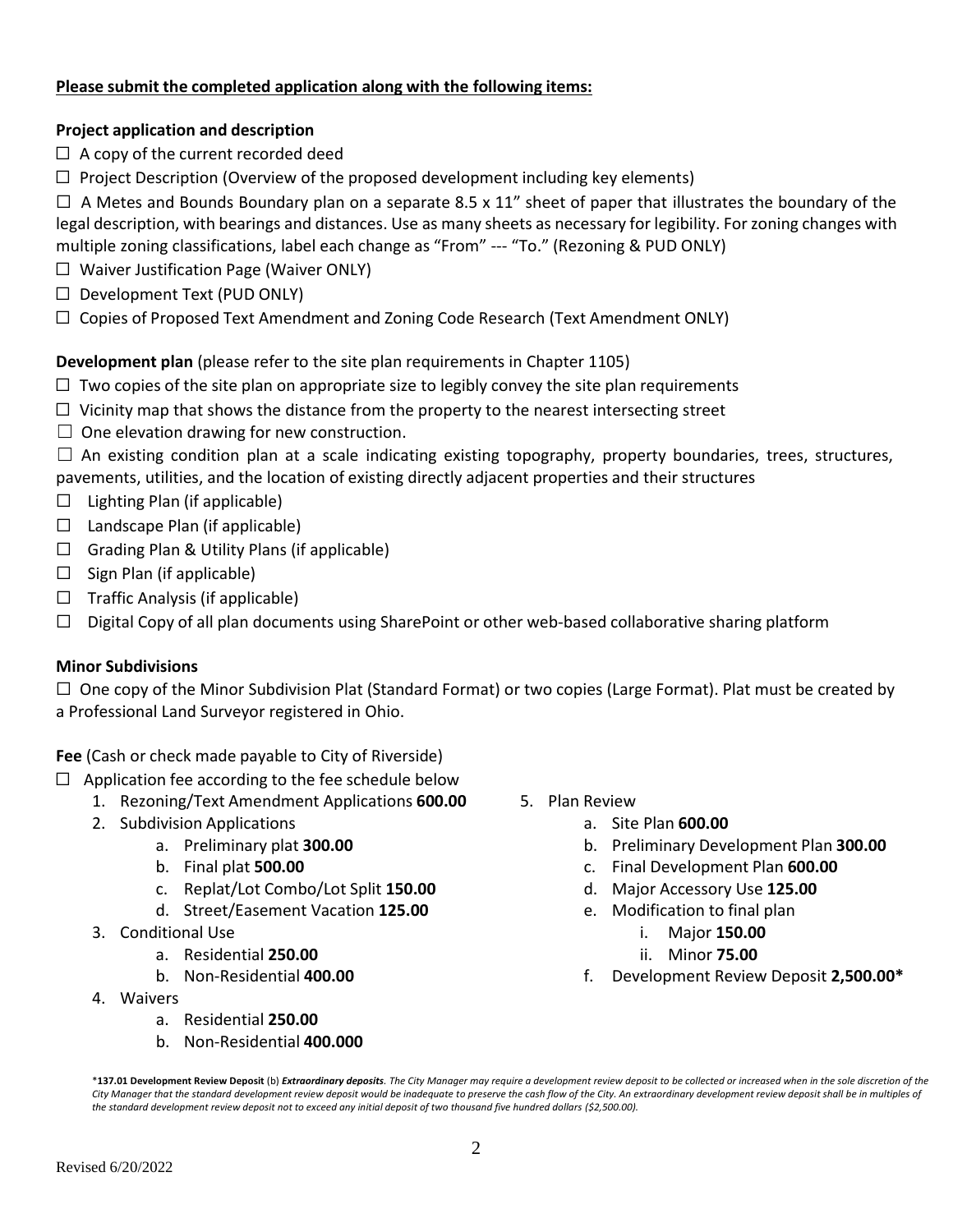## **Waiver Justification:**

In order to justify approval of any waiver staff and/or the Planning Commission considers the following criteria. Please answer **all** of the following questions. Use additional sheets if needed. **A response of yes, no, or N/A is not acceptable.**

**1. Whether the waiver will have an adverse effect on adjacent property owners.**

**2. Whether the extent of waiver of the regulation is the minimum necessary to afford relief.**

3. Whether the applicant can show that the regulation will cause a practical difficulty or strict application of **the provisions of the regulations would deprive the applicant of the reasonable use of the land.**

**4. Whether an alternative arrangement has been provided that will provide a comparable level of protection imposed by the original regulations or standard.**

**5. Whether the applicant has incorporated other design measures that exceed the minimums of the requirement and compensate for non-compliance with the requirementsto be waived (net beneficial effect).**